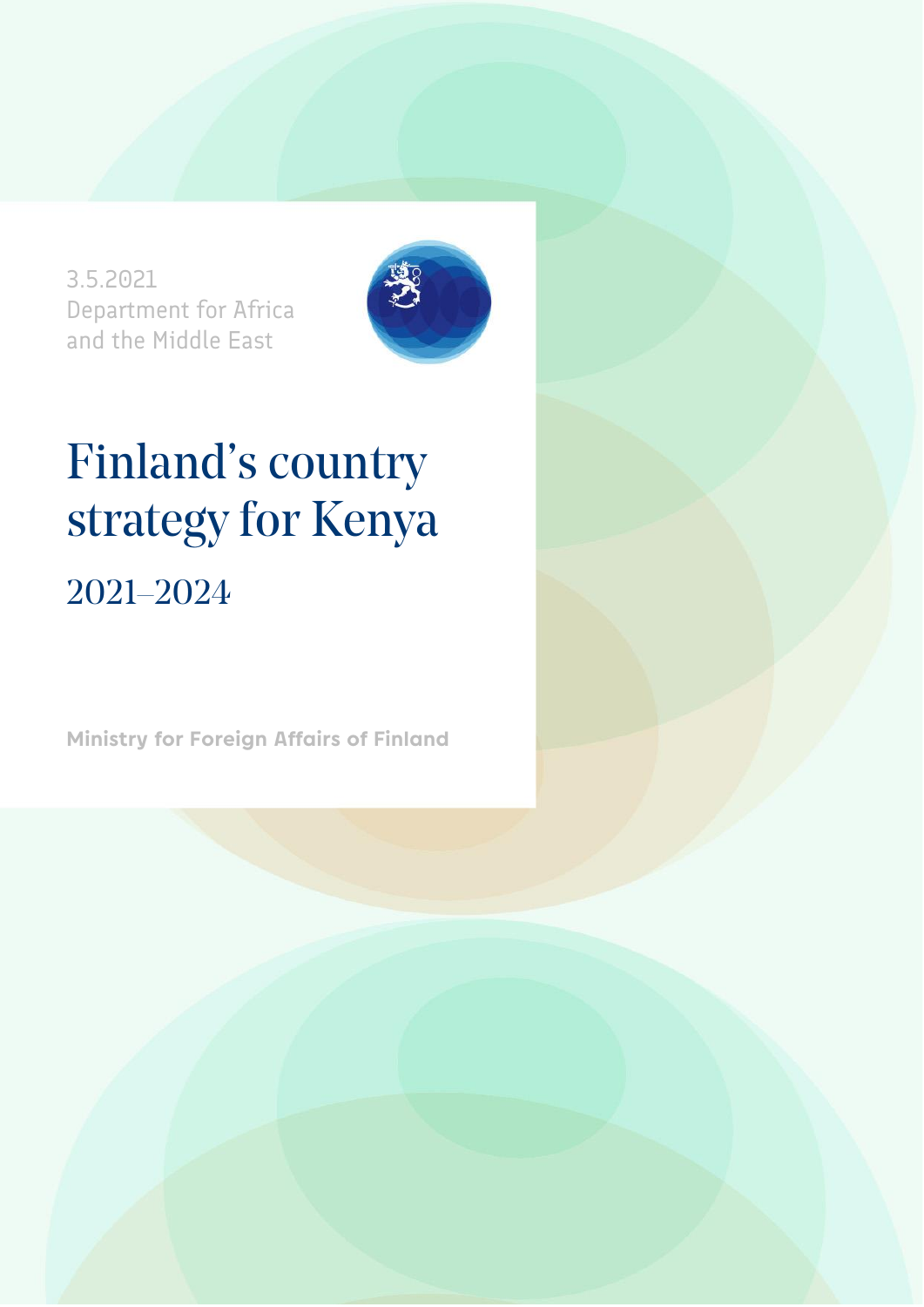#### **EXECUTIVE SUMMARY**

This strategy is written in line with the Finnish and European Union Africa strategies and at a time when both Kenya and the Finnish-Kenyan relationship are going through a transition. Kenya and Finland aim to broaden their relationship from traditional development cooperation towards a more multifaceted partnership in the medium- to long-term. Kenya's development strategy Vision 2030 outlines its aim to become a middle-income country by 2030. During the period of this strategy, Kenya is still eligible for ODA, but the relationship will increasingly shift towards growth from trade and direct foreign investments.

Kenya is an economic hub of East Africa with a long democratic tradition. Kenya is seen as an important player and often a source of stability, peace and security in the Horn of Africa – despite the fact that at times it is also a party to the conflicts. It is a lower middle-income country in the East African Community. Its dynamic private sector and robust economic growth have made it an attractive destination for foreign companies. Despite rapid development, Kenya suffers from large inequalities and corruption and is vulnerable to ethnic violence and violent extremism.

Kenya is a strong supporter of the multilateral rules based order, and is the only UN capital in the southern hemisphere. Finland and Kenya share many interests and values in the multilateral for a and there is potential for increased cooperation especially in questions related to free trade, environment, women and youth as well as democracy.

Finland has four interlinked strategic goals in Kenya. The first goal is to support Kenya's stability and seek partnerships in peace and security. Finland views that supporting good governance and equality leads to a more stable Kenyan society, which has a spillover effect into the region.

Secondly, Finland seeks to support the empowerment of women and youth. This leads to a more stable, prosperous and equal society. The support for youth especially, whether by creating economic or academic opportunities, is an investment to the future of the Finnish-Kenyan relationship.

The third goal for Finland is to help unlock the potential for sustainable and inclusive economic growth in Kenya. Kenya is an attractive market for Finnish companies. Sustainable economic growth will both assist Kenya in achieving its Vision 2030 goals as well as create opportunities for the Finnish private sector. Improving regional trade is a key enabler for achieving this goal.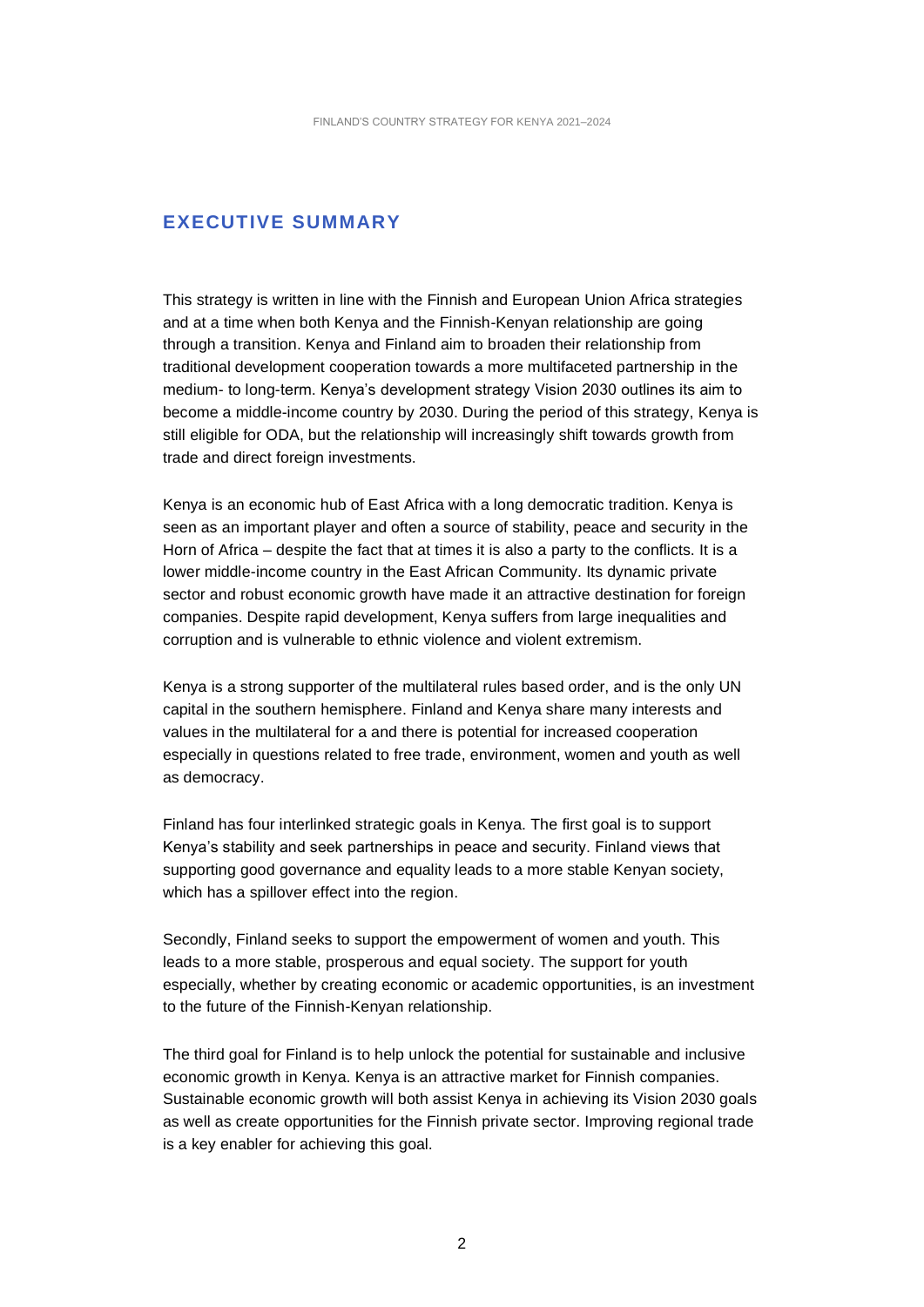Fourthly, Finland works with Kenya to tackle climate change. Kenya sees the effects of climate change as one of its major threats. Cooperation through the private sector, academic and state institutions, as well as policy advocacy on national and multilateral arenas, are instrumental for achieving this goal.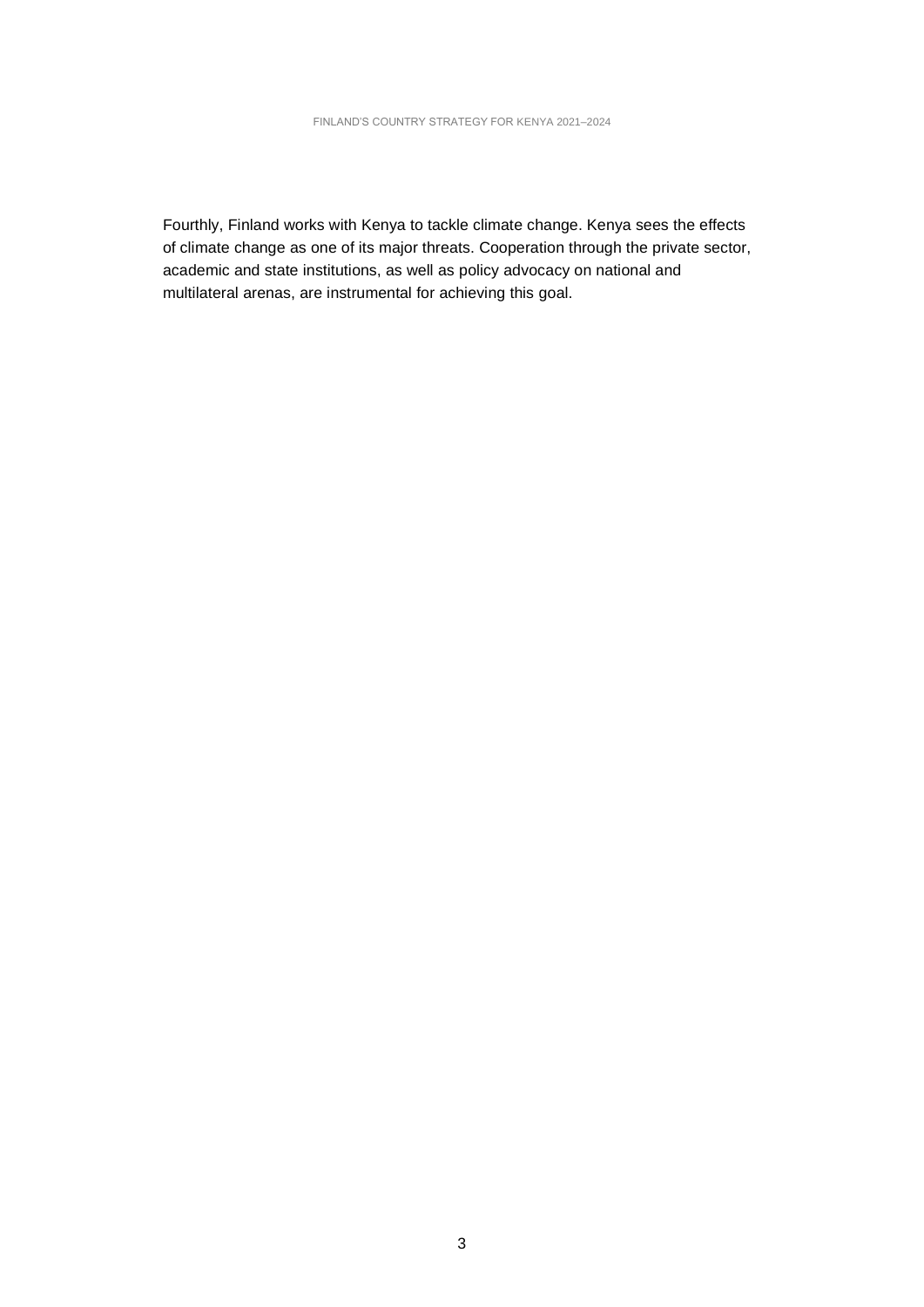## **1 COUNTRY CONTEXT**

Kenya is notable in the East African region for its advanced and diverse economy, dynamic private sector, educated population, developed public infrastructure and relative peace and stability. Yet, Kenya needs to deal with long-term instability and terrorism in the region as well as internal challenges such as widespread corruption, growing inequalities, ethnic tensions and violence, especially in connection with elections. Poverty remains a problem and around 36% of the Kenyan population is under the national poverty line. Kenya's population is expected to grow from the present 47,6 in 2019 to 67 million in the next ten years. Currently 75% of the population in under the age of 35. Its young population presents challenges for the education system and for the labour market to provide an adequate number of decent jobs for the new generation entering the labour force. The youth need an adequate and competitive skills set, and the economy needs to expand to create new jobs and sustainable income opportunities.

Kenya is considered one the most stable democracies in the region with a vibrant civil society and active citizenry. Freedoms of assembly and expression and of the media are relatively well safeguarded. Kenya has a progressive constitution, a comprehensive legislative framework, and a set of capable institutions at national and county levels to implement laws and policies. The constitution of 2010 calls for a devolution of central government powers to the 47 counties. This is an opportunity but also a challenge for good governance since local duty bearers may not have the capacity to provide for services required by the constitution. The Kenyan Government and donor community consider a successful devolution process being critical for Kenya to reach its development goals.

Kenya graduated to a lower middle-income country (LMIC) in 2015. The importance of international aid is declining and many development partners are planning to move towards other forms of cooperation. Kenya aims to continue its transitioning into a MIC by 2030. Kenya's transitioning entails a rise in the level of average income and a further diversification of the base of production and exports. The level of extreme poverty in the country has been on a steady slide down. As Kenya is urbanizing, there remains a risk of a widening disparity between regions. Finland aims to support Kenya in transitioning in an economically and socially inclusive as well as sustainable manner, while at the same time seeing a solidification of democracy and human rights.

Kenya's transition implies also a transition in the partnership between Finland and Kenya, including the forms of aid. Finland does not foresee an end to development co-operation during the period covered by the strategy, but the forms of co-operation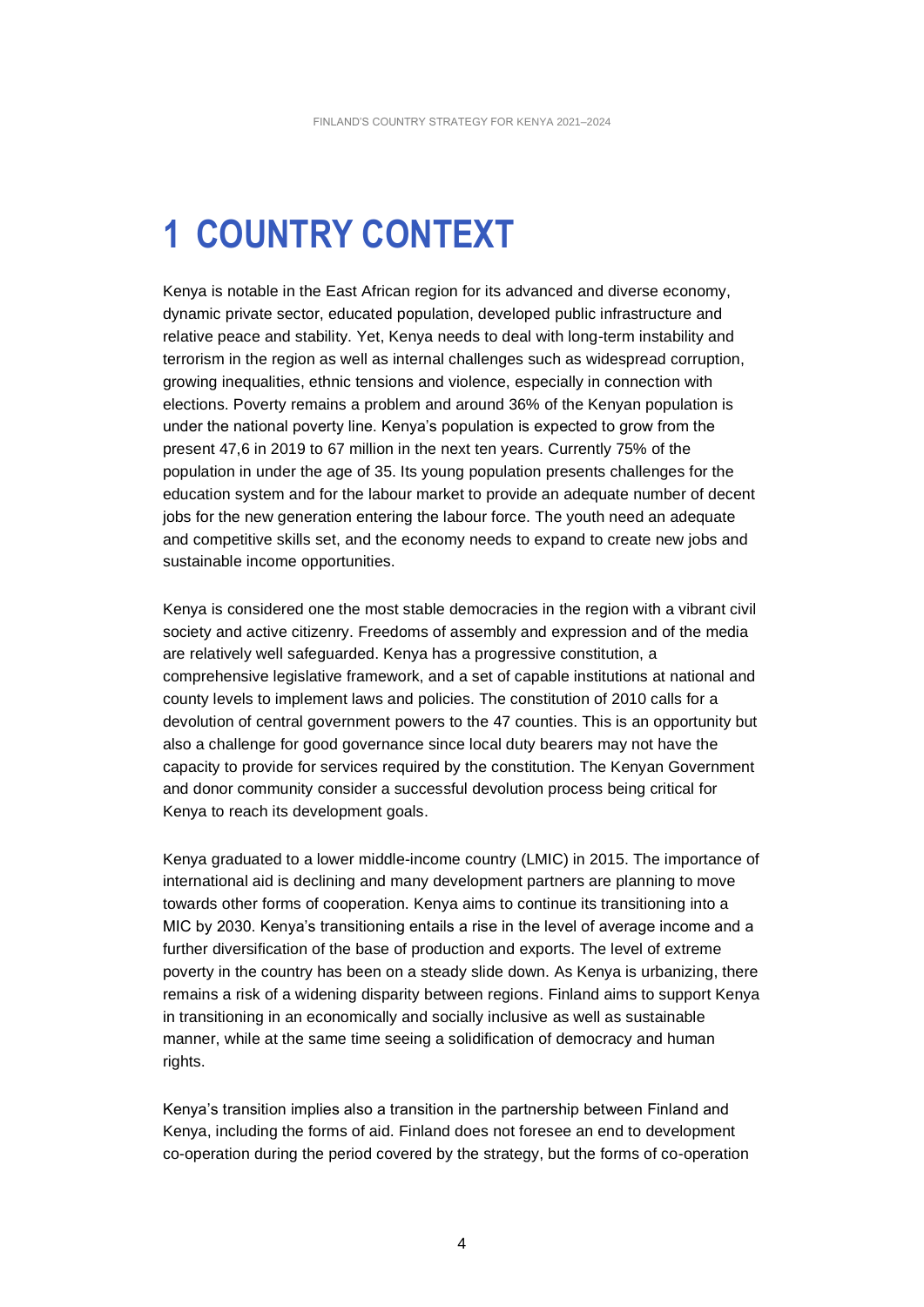are adapted to the changing context of co-operation. Finland aims to use more tools (eg. engaging more private sector co-operation), which catalyse aid in support for the ongoing transition of the Kenyan society and economy. Sustainability challenges are seen in sectors heavily supported by development partners, such as health, water and gender. For the timeframe of the strategy, it is foreseen that Kenya will continue to benefit from ODA, but will benefit even further from a growth of trade and commercial investments. The vibrant private sector is the main driver of employment and economic growth, which averaged about 5 per cent annually before the COVID-19 pandemic, surpassing African average levels. The service sector is among the fastest growing, with good job creation potential, while zero growth in manufacturing is seriously hampering the country's economic prospects. Simultaneously the country's debt level is rising. This will cause a major burden to the economy with the current downturn from covid-19 pandemic. Kenya has acknowledged the stress the pandemic places on its sovereignty and economy and has produced a wide-ranging plan for economic recovery.

Nairobi is an financial and economic centre, a regional hub for international companies and institutions. The relatively more developed environment provides opportunities for leapfrogging and for developing new solutions to some of the challenges stemming from ongoing megatrends, such as urbanization, digitalization and climate change. The number of middle-income households continues to grow, and the consumer goods market has become more attractive, also for Finnish companies.

Despite positive developments, Kenya still faces several challenges. Inequality continues to divide the population and the gap between the rich and the poor is growing. Poverty has decreased much slower than anticipated. Close to a quarter of the population lives in extreme poverty, over a third lack access to safe water and regional differences are vast. Institutions are not capable to deliver as expected, despite the efforts government and development partners have put into capacity development. Even though legislation is well developed and devolution is enabling more accountable governance, concrete implementation is still lagging behind, due to lack of commitment to reforms by the administration, lack of transparency and efficiency in resource allocation, and conflict of interest between national administration and counties. There is also corruption and lack of capacity to budget, plan and implement policies at the county and ward levels. Kenya is entering a period of potential instability related to the electioneering period for the upcoming elections in 2022, which can increase uncertainty and slow down the implementation of this strategy.

Women and girls face systematic exclusion and discrimination in service delivery, ownership and economic and political participation. There are important achievements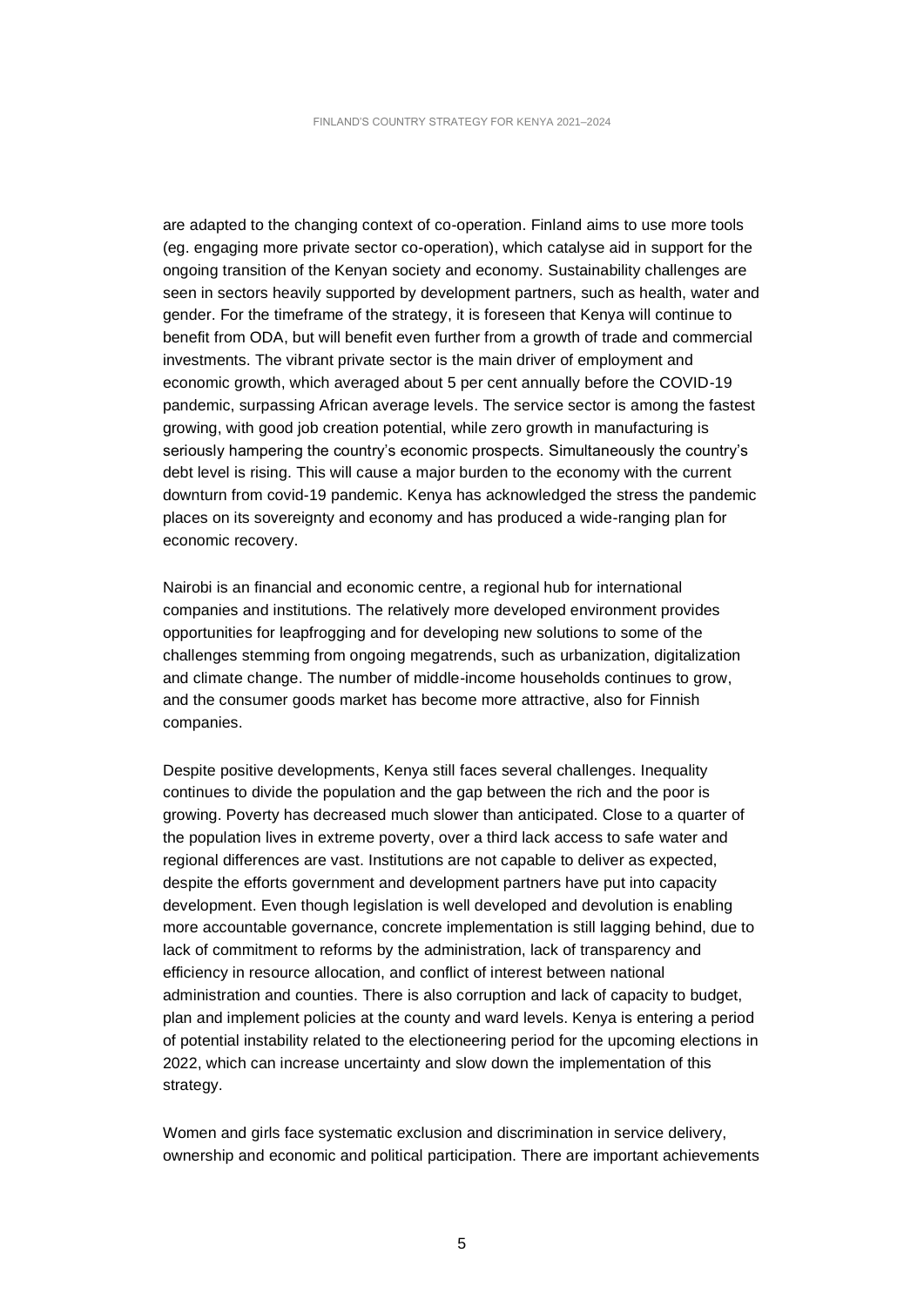in the area of gender equality particularly in the legislative sphere, and a strong women's rights movement and political will for change. More women are getting educated and taking up important positions in economic and political life. Gender based violence touches the lives of 40% of women, with an increased trend of the most violent forms such as femicide. Nevertheless, strengthened awareness can be seen in increased reporting. Female genital mutilation and child marriage deprive girls and women from their right to make informed decisions on their future and their bodies, cause serious health issues, and hinder girls' right to education and livelihoods. Awareness around sexual and reproductive health and rights is low, and cultural traditions remain a hindrance for women's access to land, employment and right to self-determination.

Kenya views climate change as a serious risk for national and regional development. Population growth in Kenya and Africa is projected to be strong for the upcoming decades. Droughts and flooding are expected to increase affecting agriculture, cattle and livelihoods of people. Both mitigation and adaptation are needed and development must be looked through a climate resilience filter. Climate change adversely impacts food security and political stability, and has led to displacement of communities and migration of pastoralists into and out of the country. Overgrazing and conversion of forests to farming lands have led to environmental degradation, exposing the country to recurrent natural hazards. Yet disaster management is largely reactive, often forcing the government to re-direct resources to address emergencies and reconstruction needs at the expense of development programmes. This has led to the Kenyan government to consider climate change as a high political priority.

Kenya is a relatively stable country located in a highly volatile region. Kenya faces security threats from actions by radical groups within its borders, but also due to security disturbances emanating from Somalia and an increasingly volatile Eastern African neighbourhood. Kenya also has a maritime border dispute with Somalia. Due to its strategic location and its economic role, it is an important partner in efforts to integrate and stabilize the region.

The effects of the covid-19 pandemic are yet to be seen in full, but will reduce government's revenues and hamper service delivery. It is expected that a recession will occur, poverty will increase and politics to become more divisive. The social and economic consequences may become considerable, affecting access to jobs and reverse gains in gender equality. Inequality is expected to grow as those in a vulnerable position are affected more by the pandemic.

Since independence, Kenya has received development aid worth over 40 billion dollars (OECD/DAC). Though Kenya is still one of the top five ODA recipient countries in Africa, its interest in and dependency on ODA is declining. Kenya's Big 4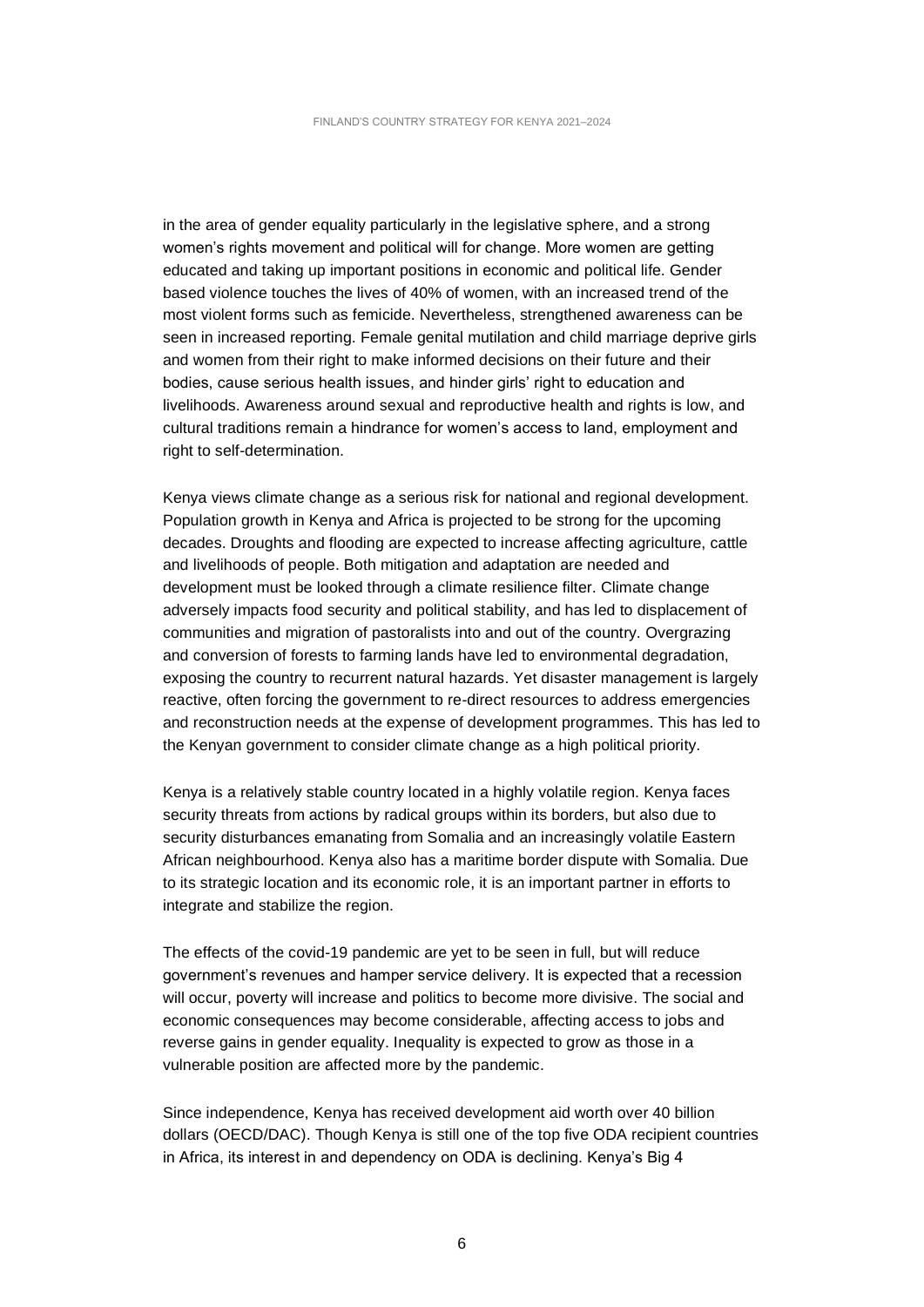development objectives are affordable healthcare, food security, industrialisation and affordable housing. At the same time, Kenya is aiming at increasing trade and investment with external partners. To attract investment, Kenya has focused on improving the business environment.

Endemic corruption remains a critical challenge for Kenya's development. Up to 30% of the national revenue is estimated to be lost to corruption, mainly as a result of deficient tendering processes. Despite the wide recognition of the issue as a major obstacle for socio-economic development, the legal system is yet to deliver results .

The decisive factor for Kenya's sustainable development will unquestionably be the ability and readiness to create opportunities for youth and women to act as change agents. If the youth and women are empowered with education, skills development and business opportunities leading to job creation and inclusive economic growth, and if simultaneously the private sector flourishes and keeps investing into more production capacity, can Kenya achieve its ambitious objectives set out in the Vision 2030.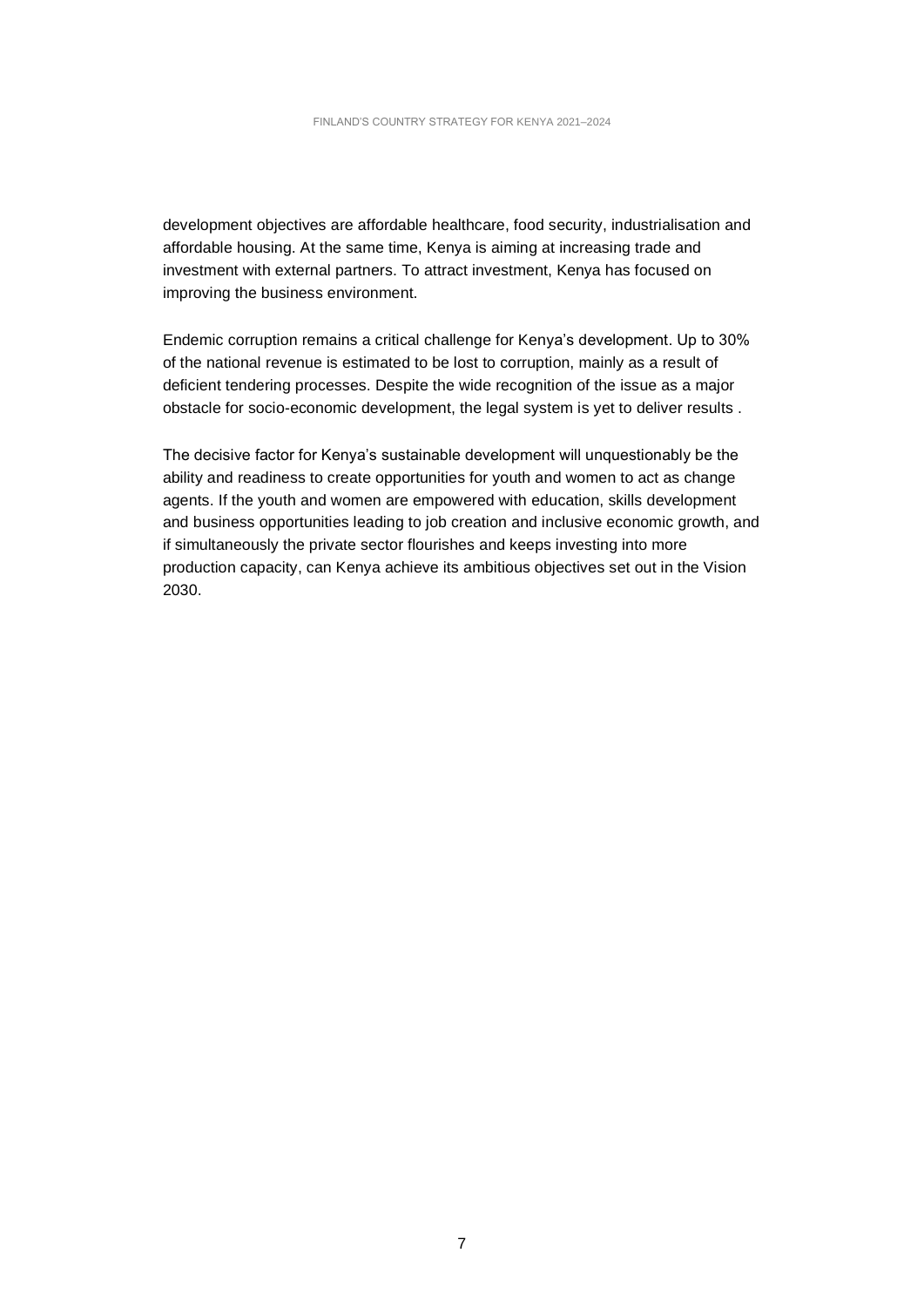### **2 FINLAND'S RELATIONS WITH KENYA**

The bilateral relations between Kenya and Finland are evolving. The good relations since the early days of independence, built through long-standing development cooperation and civil society cooperation, are moving towards wider engagement in multiple fields. In transforming the cooperation, lessons from the key cooperation sectors, such as forestry, should be taken into account. The effects of Covid-19 have further demonstrated need to continue development cooperation in order to support Kenya's green, sustainable recovery and transformation.

In recent years, the presence of the private sector, academic and other non-state stakeholders has noticeably increased.

Finland is considered a trustworthy partner but however, is not very well known to most Kenyans. Finland is known for its progressive gender equality policies and as an open, stable democratic society, which respects the rule of law. Finland is also known for its environmentally sustainable solutions, which could translate into sustainable businesses together with Kenya.

Both countries highly value multilateral cooperation and are firm supporters of a rulesbased international order. Finland and Kenya share many common interests when it comes to international cooperation, such as free trade, environment, gender and youth, as well as democracy and equality.

European Union is the biggest development and trade partner of Kenya. The Team Europe approach piloted during the Covid-19 crisis has brought a more integrated European approach and pooled our resources in a productive way. Participating actively in Team Europe activities is highly valuable for Finland. Nordic cooperation is another important platform for cooperation, for the promotion of our values, offering sustainable commercial solutions and providing a model for integration. Both the Finnish Africa Strategy and the European Africa strategy create a good basis to build equal partnerships upon. Looking ahead to 2030, the common objective for both our countries is to gradually reduce development cooperation and increasingly strengthen our political, trade and investment, as well as institutional and academic partnerships.

Finland follows the humanitarian situation in Kenya and the region. Depending on the needs, Finland has the possibility to give support to the international humanitarian response. Finland also contributes to the budget of the European Union humanitarian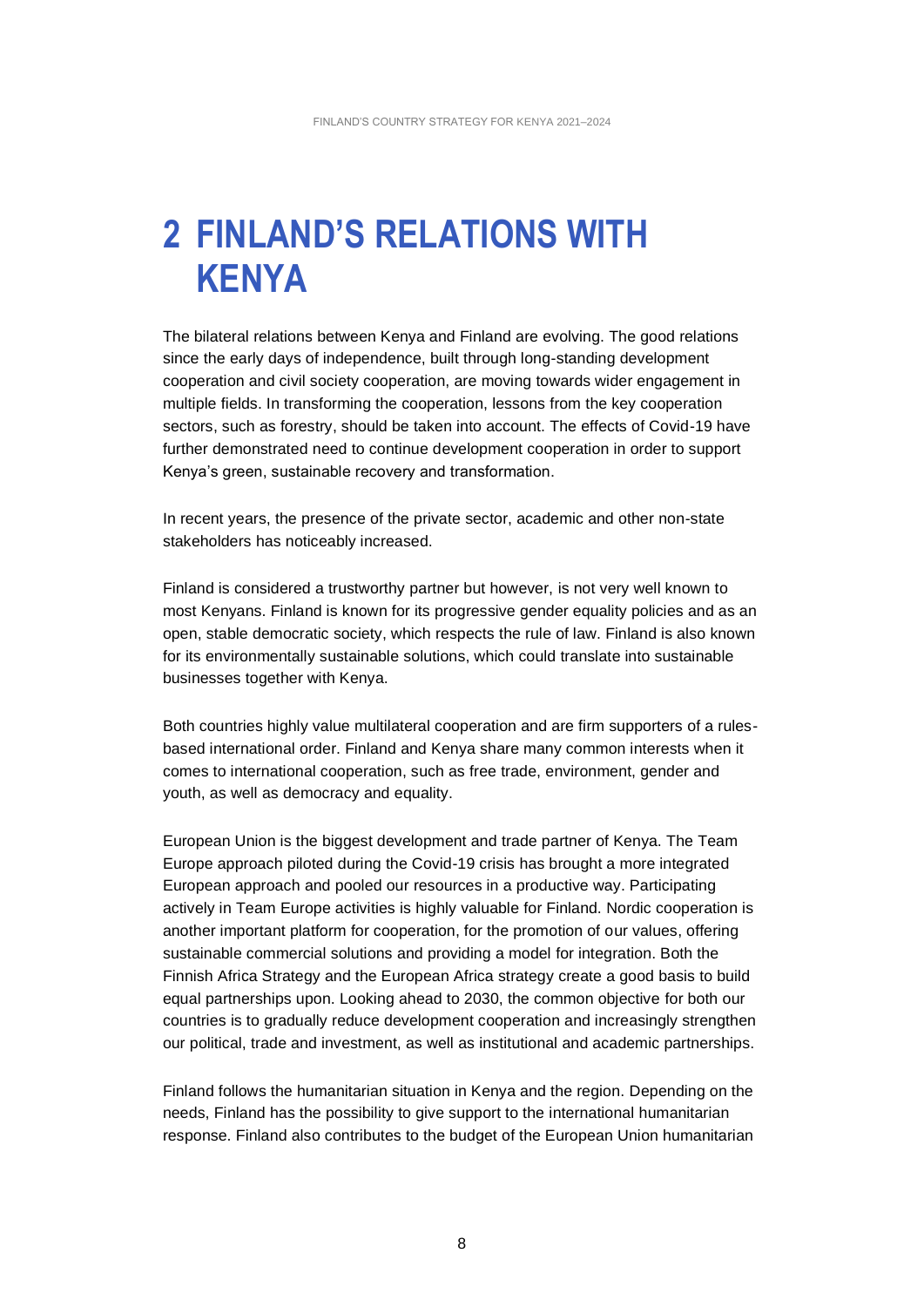assistance and provides unearmarked core funding to UN humanitarian organizations and the Central Emergency Response Fund.

Kenya's gradual transformation into a more developed economy and society is the basic assumption upon which we build our future relations. The global pandemic is likely to slow down the transition at least in the short term. Despite this, the trend of increased focus on partnerships between the private sector, academia and other nonstate actors will continue, and political relations are expected to develop and deepen. The role of traditional development cooperation is expected to decrease gradually towards 2030, and more attention on domestic resource mobilization and sustainability is needed.

Our renewed partnership will seek to enhance stronger trade flows, peer-to-peer support and knowledge transfer. Numerous on-going initiatives between political, private sector and civil society actors contribute to this partnership. This Country Strategy helps to bring all interests and stakeholders closer together. The biannual bilateral consultations, which began in their present form in 2016, are another opportunity to take stock and to deepen and broaden the partnership from an equal basis.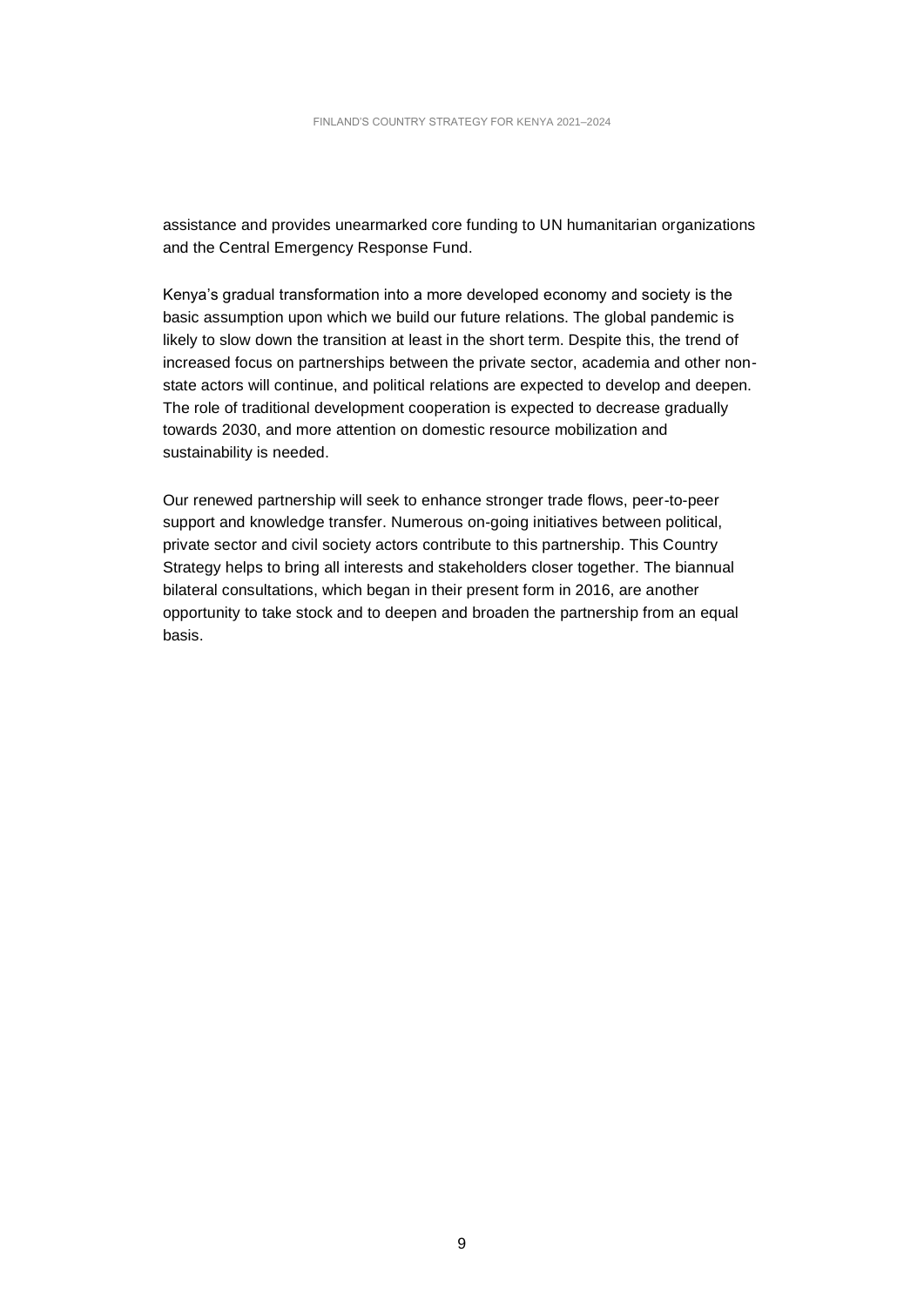### **3 FINLAND'S STRATEGIC GOALS**

Finland views its relations with Kenya in a holistic and broad-based manner, building on our long history of co-operation. Value-based foreign policy will form a basis for engagements with Kenyan counterparts e.g. through biannual consultations, bilateral visits and co-operation on multilateral fora on topics of mutual interest. Both in the bilateral and multilateral contexts Kenya, as an important African nation, has a significant role in global co-operation, including through the incumbent membership of the United Nations Security Council. Finland actively engages with Kenya in dialogue on the effects of and recovery from the setbacks caused by the covid-19 pandemic.

### **3.1 Finland supports Kenya's stability and seeks partnership in areas of peace and security**

Finland and Kenya share many values such as democracy, rule of law, human rights, gender equality and market economy. Finland seeks to support good governance and inclusive democratic processes in order to ensure Kenya's stability and positive role in the region. Kenya is active regional player, supporting co-operation in Eastern Africa, the Red Sea and the Western Indian Ocean. Its influence in regional organizations supporting peace and security, such as EASF, AMISOM and IGAD, is important. Kenya is also a member of the UNSC in 2021-2023.

Topics for possible cooperation include UN reform, the promotion of global trade, climate change, gender equality and youth empowerment. Finland will continue to support the implementation of Kenya's 1325 National Action Plan through UN Women as well as continue participating actively in the discussion on UNSC resolution 2250 on Youth, Peace and Security in Kenya. These will be further discussed in bilateral consultations, bilateral contacts between our missions in New York and Geneva, and at international meetings. The Embassy in Nairobi also actively cooperates with local NGOs working on strengthening democracy and good governance in Kenya.

#### **3.2 Empowerment of Women and Youth**

Promoting the rights of women and girls and gender equality are key goals in Finland's foreign policy as well as a sustainable development goal for 2030. Through the support for women in leadership and the Women, Peace and Security agenda Finland seeks to increase the influence of women in decision-making processes and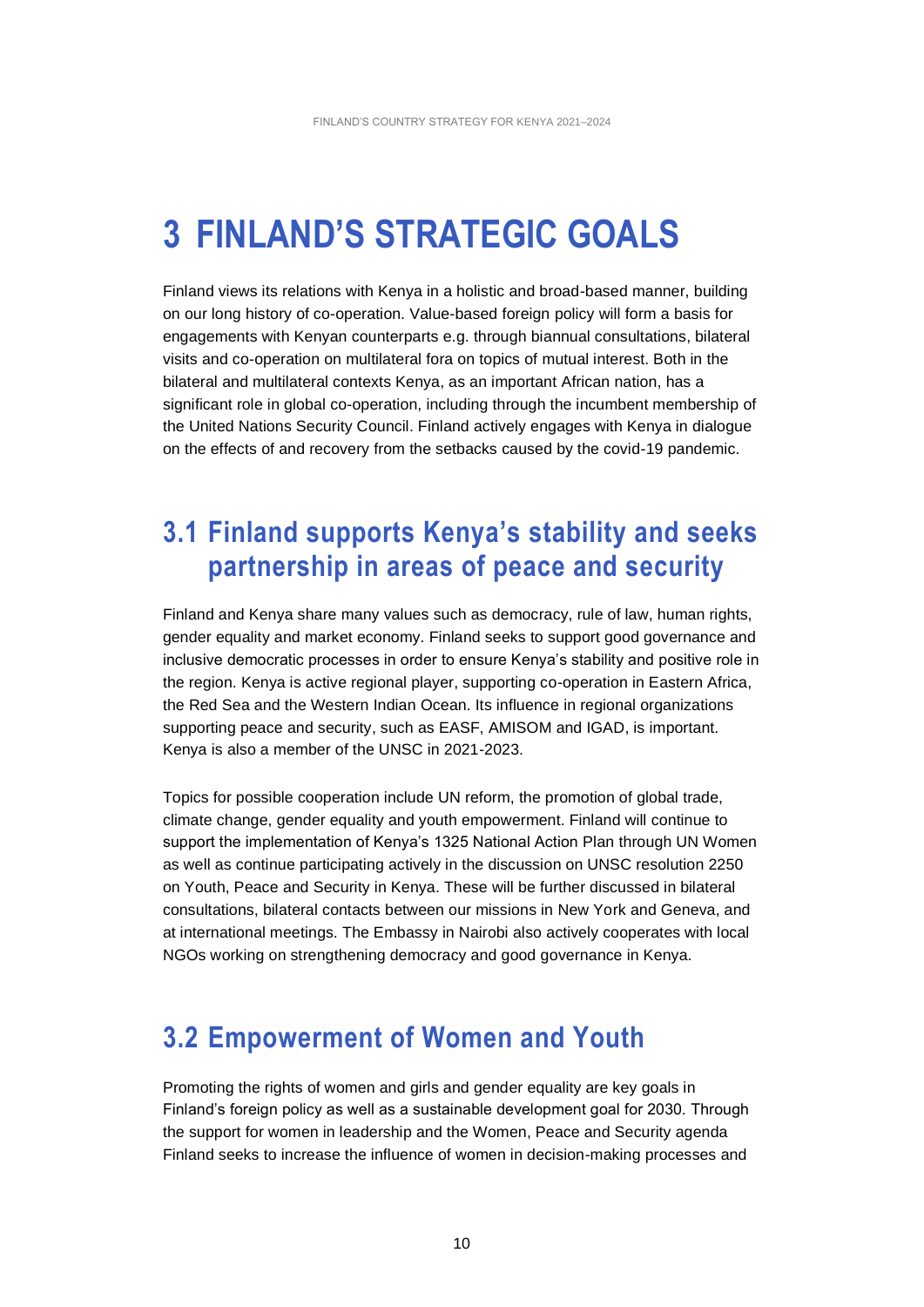gender sensitive policy-making, also in the security sector. Countering gender-based violence is another key area for cooperation, which has become even more pertinent as the Covid-19 pandemic has triggered an increase in gender-based violence also in Kenya.

Supporting the participation of Kenyan youth in the economy as well as in political decision-making constitutes an important investment in the future. The vast majority of the Kenyan population are children or youth hence, the importance of this work cannot be underestimated. Increased academic cooperation and student exchange, skills development and political engagement on the Youth, Peace and Security agenda are good examples of means by which long-lasting improvements in the livelihoods of Kenyan youth can be achieved.

Women and Youth are the main beneficiaries for Finland's development co-operation in Kenya in the upcoming four years. In our co-operation, we will strive to take into consideration the particular vulnerabilities of the groups' concerned as well as the regional differences between urban areas and rural regions. The Agenda 2030 "Leave No One Behind"- principle forms an important basis for our development cooperation in Kenya. The inclusion of women and youth with disabilities will be given special attention, as non-discrimination is an important crosscutting development cooperation objective for Finland. Finland acknowledges that a crosscutting multiactor approach is useful in the empowerment of women and youth. We will involve academia, civil society and the private sector through e.g. experience sharing and peer support.

Finland engages in a political and policy dialogue with a broad range of actors in the Kenyan government, both at national and county levels. Finland also participates actively in the gender sector working group. We maintain a good relationship with the State Department for Gender Affairs and other key actors in Kenya. We will also cooperate with Nordic and European Union partners in advancing gender equality in Kenya. Finland continues to support the UN Women country programme in Kenya in three sectors. We will start a bilateral programme aimed at decreasing gender-based violence. Gender aspects will also be taken into account when developing the second impact area in our country development program aimed at enhancing job creation and skills development among youth. We will actively co-ordinate our work with Finnish and Kenyan CSOs.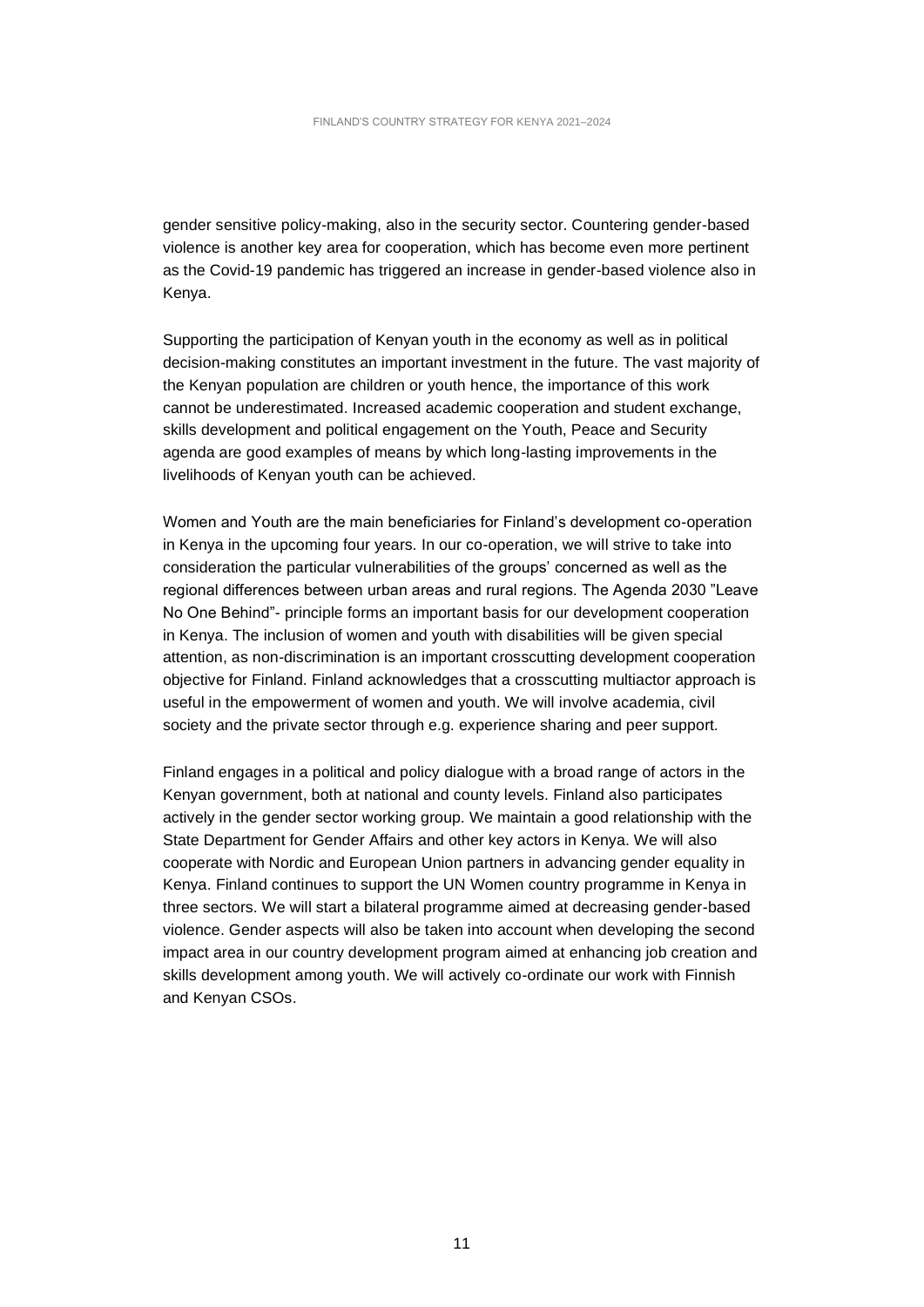### **3.3 Un-locking inclusive and sustainable economic growth, which promotes business opportunities between the two countries.**

In our Team Finland approach promoting trade and investments between Finland and Kenya, we actively seek synergies between various actors and instruments of cooperation. Kenya is seen as an increasingly attractive destination for Finnish companies and investment facilities. Inclusive economic growth and a diversification of the Kenyan production base are important for increasing trade between our countries.

Finland supports economic inclusion and sustainable growth in Kenya. Our country programme includes an impact area aiming at job and skills creation for youth. Socially responsible, economically and environmentally sustainable investments are important tools in creating inclusive economic growth. Private sector solutions will be sought in order to jointly tackle issues such as the slowing of and adaptation to climate change.

Finland will work to support economic growth and an enabling regulatory framework in Kenya and regionally in Eastern Africa. A more predictable business environment will generate private sector growth, attract more foreign direct investment and increase the potential for trade with Finnish companies. Private sector instruments will be strategically used to create beneficial synergies with the development cooperation work done through the Country Programme. Finland supports and promotes regional and global initiatives aiming at a predictable and conducive business environment for trade such as TMEA, AfCFTA, UNCTAD and, WTO. Finland promotes an EU trade policy in Africa, which builds on a level playing field and assists in African economic integration.

Close cooperation between Business Finland, the Embassy and the country team in the Ministry for Foreign Affairs, is a key factor in assuring to an effective, cohesive Team Finland approach. Aligning Business Finland programs such as DevPlat with the work in Kenya is instrumental. Business seminars, delegation visits and other events will create links between Kenyan and Finnish companies. Engagement with Kenyan youth and supporting local innovation ecosystems will help in transforming the Kenyan economy. Finland will also support the technical education of Kenyan youth with its development policy instruments.

The potential of regional trade in East Africa is still largely underutilized. Finland seeks to unlock the regional growth potential and create opportunities for Finnish companies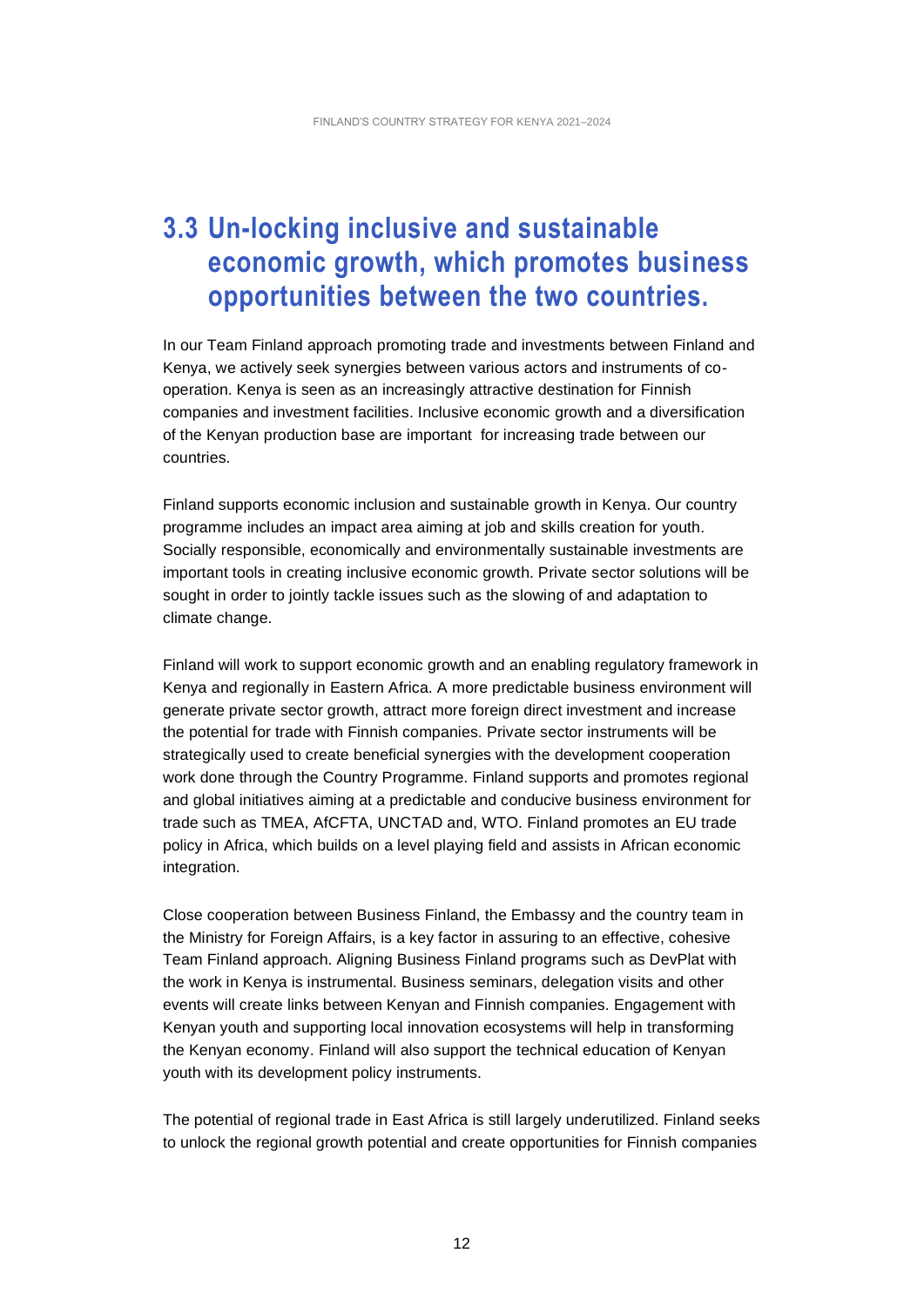through its support to regional organizations such as TradeMark East Africa. Finland will actively participate in the Team Europe initiatives on green recovery and digitalization in Kenya.

#### **3.4 Tackling climate change**

Building climate change resilience is of undisputable importance for an ecologically and socially sustainable transition in Kenya. Countering the effects of climate change will require mitigation, as well adaptation. Kenya is in many respects extremely vulnerable to climate change, especially in the arid and poorest regions of the country. Climate change affects food security, one of Kenya's central development priorities. Tackling climate change will require a broad set of tools, for example legislation on land administration and school curricula supporting knowledge in this area.

Climate change will be a crosscutting objective in all our development cooperation. We will engage with the Kenyan government on the national and county level, including academic co-operation through the HEI-ICI instrument in fields such as meteorology, teacher training and food security. Finland will engage in expert level multisectoral co-operation utilizing our contacts with NGO's, research institutions, the private sector and international development partners.

Finland has been active in the forestry and water sectors in Kenya for several years. From previous country programmes, we have extensive experience, which we can build upon in helping Kenya strengthen climate change resilience. Finland will target climate change challenges in Kenya through the use of private sector instruments and cooperation with relevant NGO's and academic institutions. Climate change will furthermore feature in our political dialogue with Kenya, both at the bilateral and multilateral levels. Co-operation in responding to climate change provides business opportunities in the area of green and circular economy, e.g. waste disposal solutions and electric vehicles. The fact that Nairobi hosts the UNEP and UNHabitat headquarters offers an opportunity for increased dialogue and co-operation on environmental issues with Kenya.